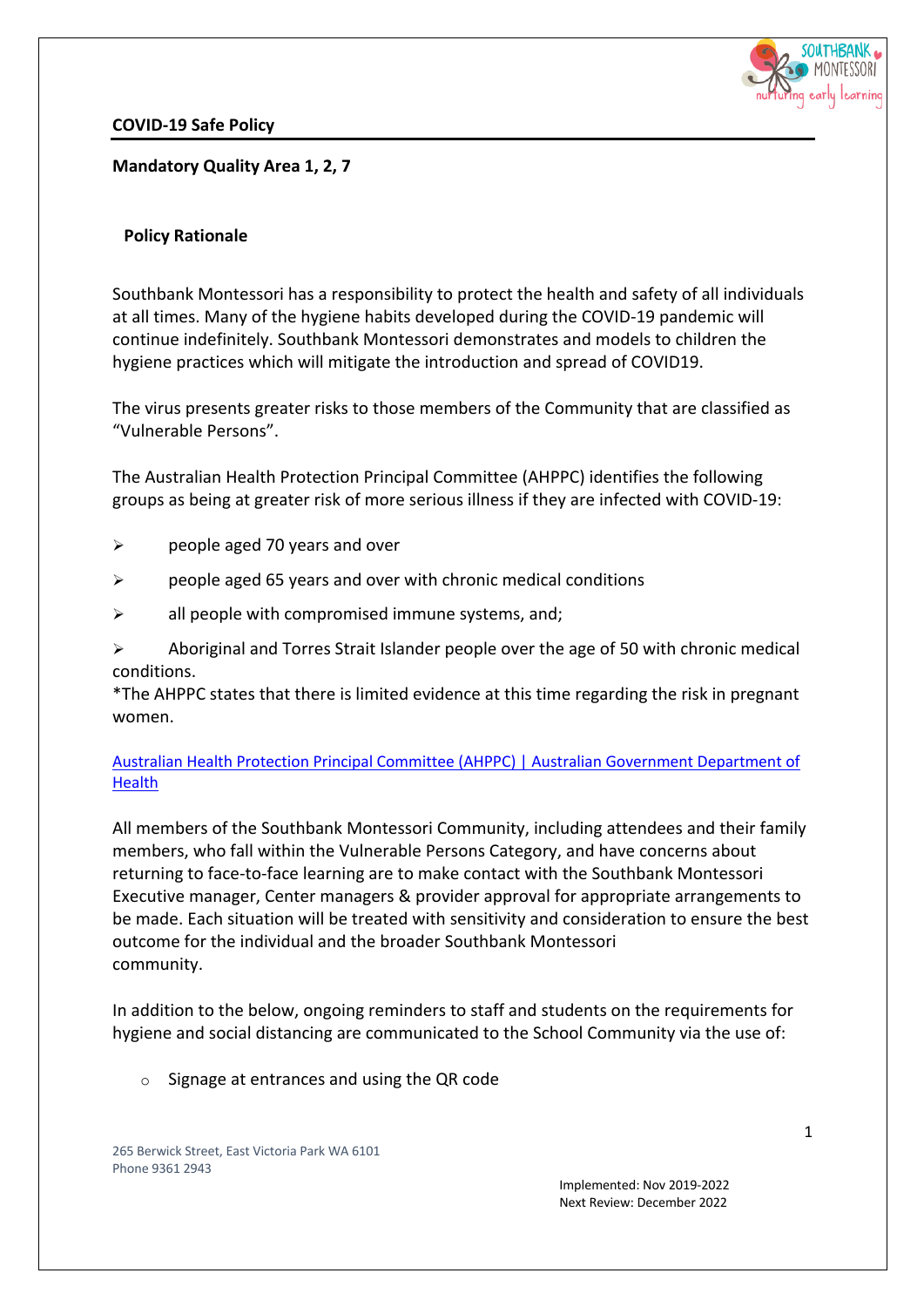

 $\circ$  The use of signage as to where parents can wait for drop off and pick up of students In order to protect those vulnerable members of our School Community, together with the broader group, the following Risk Mitigation strategies have been implemented. All strategies will be updated and align with current Western Australian Government regulations.

#### **Procedures**

#### **Face masks**

All staff must carry a face mask at all times. If social distancing of 1.5 metres cannot be maintained, staff must wear their mask unless providing direct instruction/teaching (i.e. to communicate).

Staff who have a medical condition such as problems with their breathing, a serious skin condition on the face, a disability or a mental health condition will be exempt from wearing a face mask but must provide a medical certificate at least 24 hours prior to their first shift.

If required by the western Australian government States, parents/carers MUST wear a face mask when dropping off or picking up their child.

The Department of Health and Human Services (WAHD) website has advice about face coverings, including:

- o different types that can be used
- o how to make your own
- o how to safely wear and safely remove them.

COVID-19 preparation and response guidelines for early childcare services V3 (health.wa.gov.au)

COVID-19 Use of PPE for workers in community settings (health.wa.gov.au)

### **Children with medical needs**

**Children with complex medical needs should seek advice before returning to Southbank Montessori. If your child has complex medical needs (including those with compromised immune systems) you are encouraged to talk to your medical practitioner to find out if your child can attend classroom programs.**

**Supporting children with disabilities with personal care needs**

Physical distancing is not always possible when providing direct care to a child.

265 Berwick Street, East Victoria Park WA 6101 Phone 9361 2943

> Implemented: Nov 2019-2022 Next Review: December 2022

2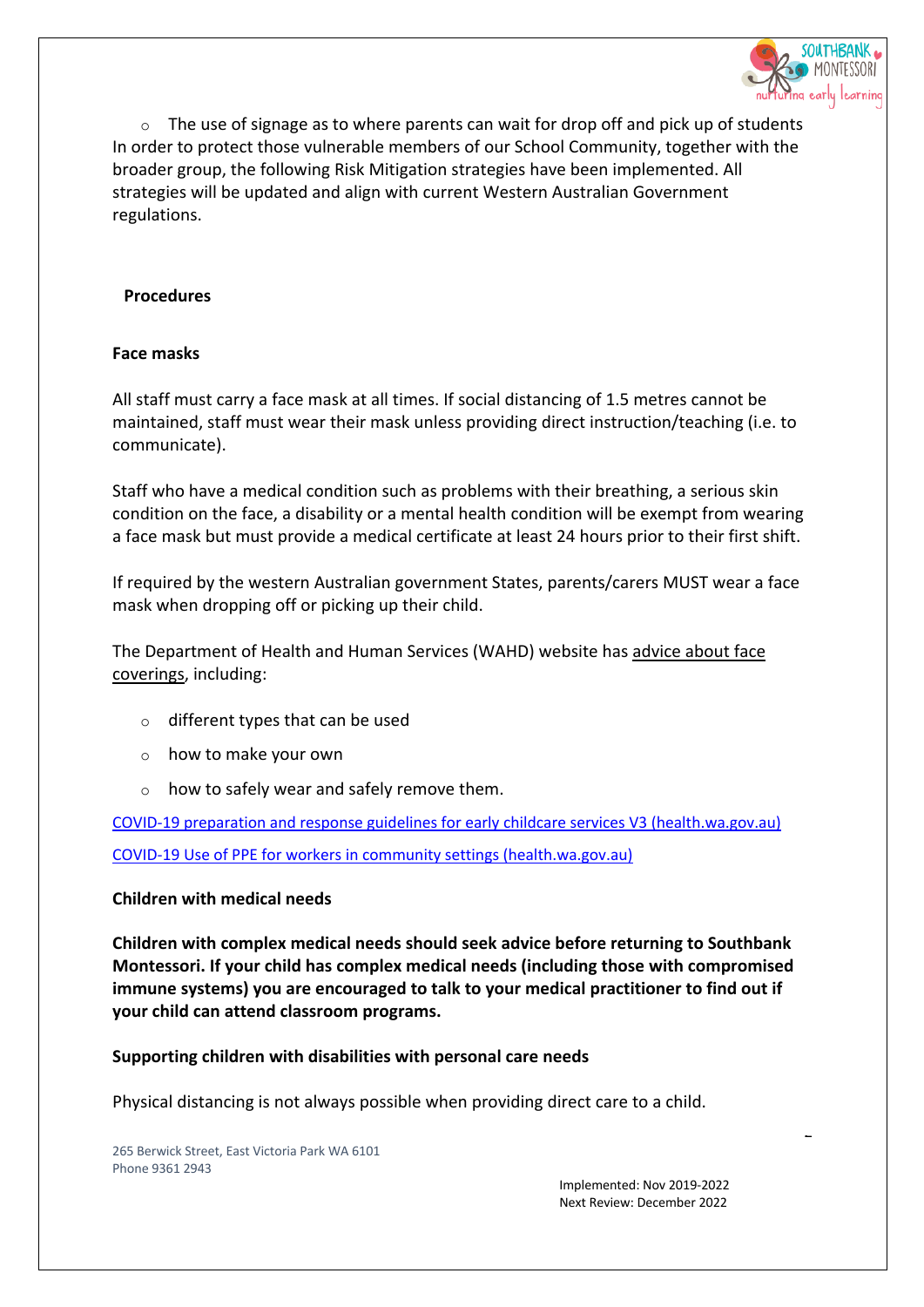

When this happens, Center staff will need to wash their hands with soap and water or use an alcohol-based hand sanitiser before and after performing routine care and when interacting with children in the Southbank Montessori environment and undertake environmental cleaning where relevant.

Southbank Montessori will make alcohol-based hand sanitizers available at school entrances and in rooms where personal care needs are provided.

Staff will not need to use extra personal protective equipment (PPE), aside from face masks. This is not required to give routine care for children who are well, unless such precautions are usually adopted in the routine care of an individual child.

## **Physical distancing**

## **Safety of children mixing with each other**

Evidence shows that transmission in a school environment is mainly from adult to adult, and children are less likely to spread the virus. This is why the Australian Health Protection Principal Committee (AHPPC) does not believe it is necessary for physical distancing between children, or limiting the number of children in one space, such as a classroom.

## **Safety of staff and parents mixing with each other**

The main risk of transmission of coronavirus (COVID-19) is between adults. Staff and parents will need to practise physical distancing and avoid spending a long time in close contact with other adults.

Please see the Southbank Montessori COVID-19 Protocols for further information.

# **Hygiene**

Hand washing and the use of hand sanitiser are effective ways of controlling COVID-19 infection and spread in the service. Staff and children must wash their hands and/or use hand sanitiser:

- $\triangleright$  at the beginning and end of a shift
- $\triangleright$  before and after eating
- $\triangleright$  after going or taking a child to the toilet
- $\triangleright$  before and after cleaning up blood and other body substances including wiping noses

All surfaces will be cleaned and sanitised thoroughly before, during and after each program each day.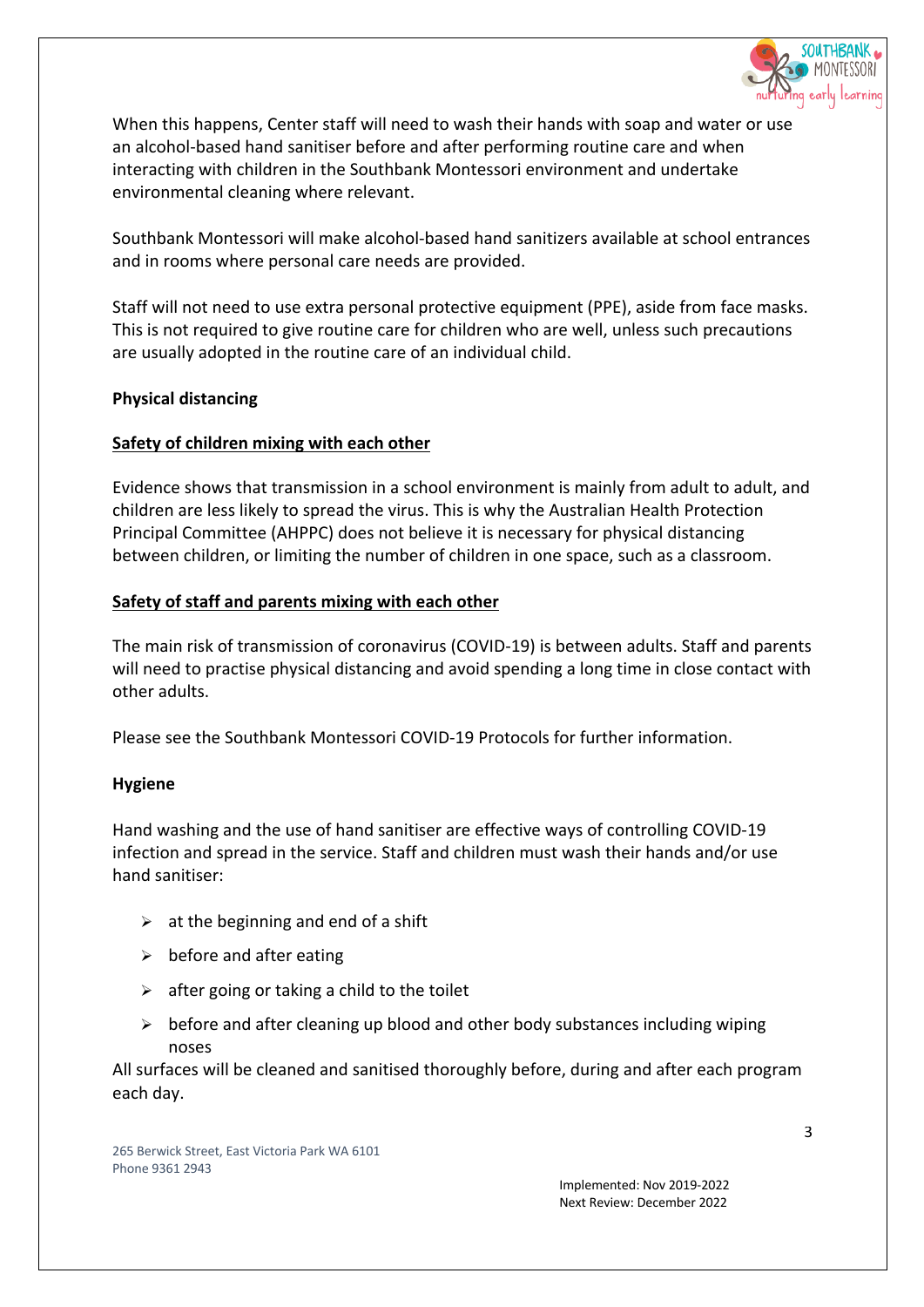

The service will ensure that toilets and hand-washing facilities are easily accessible to children. Children will be reminded to wash their hands with soap after toilet use.

Staff will use individual tissues if they are required to assist young children to wipe their noses and individual washers for hands/faces. Tissues will be disposed of immediately after wiping a child's nose. Wash hands or use hand sanitiser after each procedure. Hand sanitiser may be used when outdoors.

Equipment will be cleaned regularly.

Children will be reminded to follow good hygiene practices. Staff may discuss these subjects with groups and individual children as an ongoing practice and we will evaluate in our improvement planning.

Staff are expected to act in ways that do not endanger the health and safety of children, parents or other staff, and to encourage healthy and safe behaviour in children by setting a good example.

## **Information distribution about health and hygiene**

Employee and employer obligations in regard to OH & S issues are discussed with new staff as part of their induction.

Staff are encouraged to report incidents which lead to high stress levels to a Master their day-to-day tasks and around covid. Positive steps will be taken to understand and minimise stress suffered by individual staff members.

When there is a notifiable infectious disease in the service, information will be made available to parents in a manner that is not prejudicial to the rights of staff or children.

# **If staff or children show coronavirus (COVID-19) symptoms when they arrive**

If a member of staff or a child has symptoms matching those of coronavirus (COVID-19) they will be asked to go home and get tested. We will have Rapid Antigen Test (RAT) kit within the service for staff members to use. However, all members MUST obtain medical clearance in order for them to continue for fit and proper work requirements

If advised to do so by the Western Australian Government, all employees and attendees will be required to be temperature-checked upon arrival and prior to entering the premises. If temperature reading is below 37.4 degrees Celsius, it is safe to allow employee or attendee access to premises. If temperature reading is equal to or above 37.4 degrees Celsius, employee or attendee is not permitted to enter the premises

### Symptoms include:

265 Berwick Street, East Victoria Park WA 6101 Phone 9361 2943

> Implemented: Nov 2019-2022 Next Review: December 2022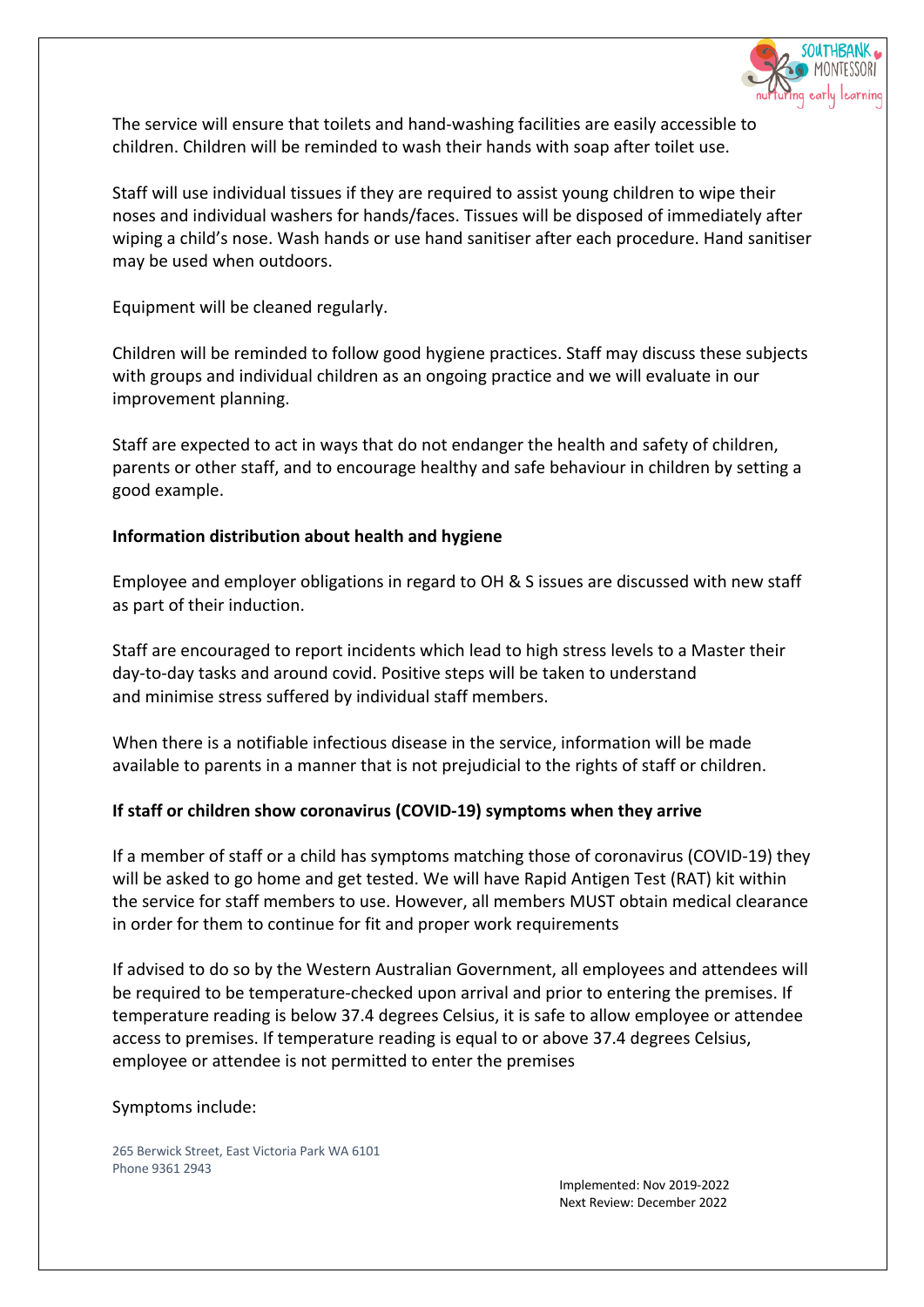

- $\triangleright$  fever
- $\triangleright$  cough
- $\triangleright$  sore throat
- $\triangleright$  shortness of breath
- $\triangleright$  Temperature is equal to or above 37.4 degrees Celsuis

The staff member will be replaced to ensure the appropriate teacher to student ratio is maintained.

## **Isolation and supervision**

Staff or children showing any symptoms of coronavirus (COVID-19) during the day will be sent home or isolated in a suitable space with supervision until collected by a parent or carer as soon as possible.

# **Staff protection and hygiene**

If the child cannot remain isolated while waiting to be collected, the staff member looking after them will wear a mask and carry out frequent hand hygiene.

## **If staff, a child or family member shows signs of an upper respiratory illness**

All staff must be tested if they show any signs of an upper respiratory illness and cannot return to Southbank Montessori until they have received a negative result. Should any member of a household of a staff member or child be showing symptoms and tested, all householders (children and staff) must stay at home until a negative test result is received.

# **If a staff member or child is unwell**

Any staff member or child who is unwell is not to attend Southbank Montessori.

# **COVID19 Protocols – Communication and Decision Making**

These protocols outline processes in the event of a confirmed or suspected case of COVID19 within the Southbank Montessori Community.

### Confirmed case

1. If Southbank Montessori becomes aware of an attendee or staff member who has been diagnosed with COVID-19 or has been in close contact with a confirmed case, they will immediately inform (08) 9222 4222 (switchboard) weekdays 8am to 5pm. Contact us (health.wa.gov.au)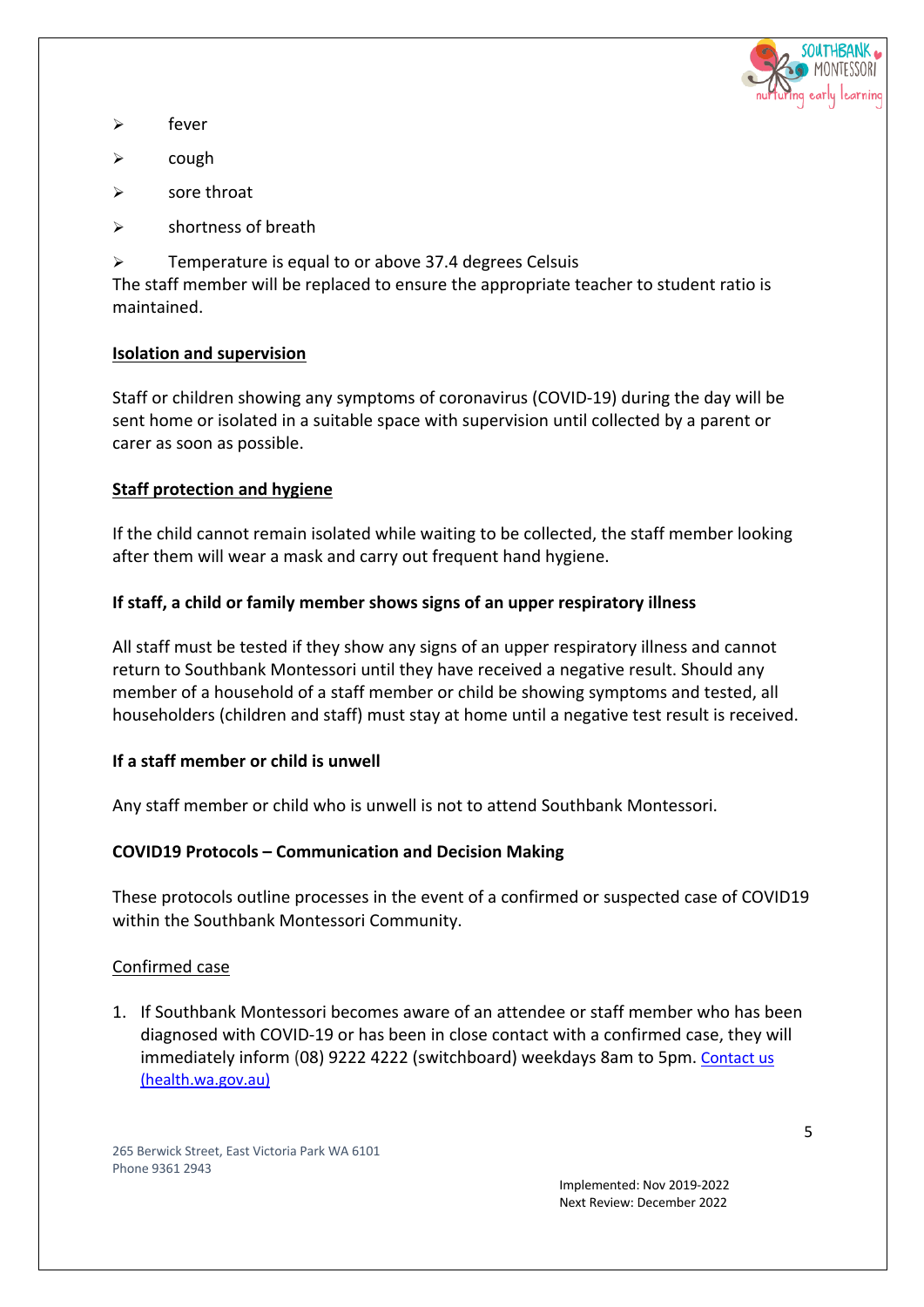

- 2. If a COVID-19 case has been identified at your service, the Health Department will contact you directly. At this time, you will be provided with a Health Department spreadsheet to complete and return to them. These details assist with Contact Tracing. The Health Department have provided some information regarding the fields in the spreadsheet to assist with preparation:
- 1. For ALL staff/parents/children/other people who were at the venue on the exposure date, you must provide:
	- 1. First Name and Surname
	- 2. Job Role if applicable OR Year/Class Room (for children)
	- 3. Mobile No.
	- 4. Date they were at the venue
	- 5. Shift start time and finish time if applicable OR arrival time and leaving time (for children)
	- 6. If they have any symptoms (fever, cough, headache, sore throat, fatigue, shortness of breath, muscle pain)
- 2. Additional information that is useful: their address, date of birth and home email address
	- You are encouraged to ensure multiple people can access the information required to be completed in the spreadsheet and that service records are up to date so that accurate information is provided in a timely manner. Information on the movement of children and staff around the service, such as times of mixed grouping and when using shared playgrounds will also be required for contact tracing. Services should consider keeping a daily tracker of each room's movements throughout the day.
	- The Health Department may advise you that it is *not* the time to inform families. This is because the contact tracers need time to work through the information to identify close and casual contacts. This will ensure that they contact the *right* families, if they need contacting at all and reduce any unnecessary concern for parents/care givers. The Health Department will contact contacts directly.
	- The Health Department will inform you if there are persons connected with your service who are required to be tested, whether that is children, staff or families. If there is the need for some people to quarantine and test, the Health Department will also provide services with a template letter that you can give to families to explain the situation and what happens next. You can add content to this letter to personalise it to your specific service.
	- Depending on the information that the Health Department gives a service, will depend on what action needs to be taken next. A service may need to close for a short period of time due to staffing shortages, or for cleaning. These may be full or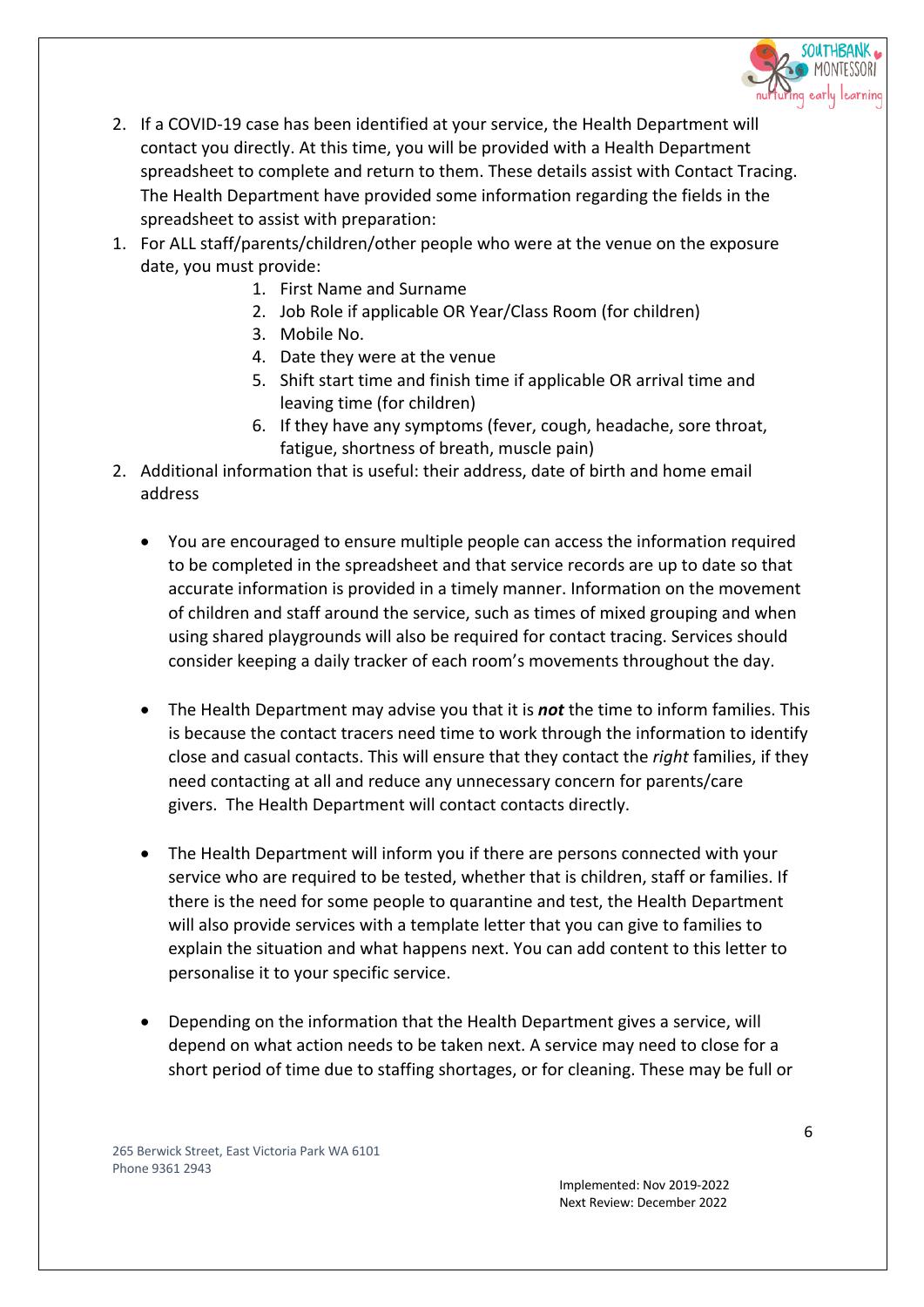

partial closures depending on the spread. A fact sheet has been developed that will guide you on the required cleaning which can be found in the links below.

https://ww2.health.wa.gov.au/~/media/Corp/Documents/Health-for/Infectiousdisease/COVID19/COVID19-advice-for-environmental-cleaning-of-a-site-following-COVID-19-exposure.pdf

https://ww2.health.wa.gov.au/~/media/Files/Corporate/general-documents/Infectiousdiseases/PDF/Coronavirus/COVID19-Environmental-cleaning-for-workplaces.pdf

(Information received by ECRU Education and Care Regulatory Unit**- Email 01/02/2022)**

# **Close contact**

Any staff/attendee who has a member of their household being tested for COVID-19, all members of the household must stay away from Southbank Montessori until a negative is received.

WAHD defines 'close contact' as someone who has either:

- $\circ$  had at least 15 minutes of face-to-face contact with a confirmed case of coronavirus (COVID-19)
- o shared a closed space for more than two hours with someone who is a confirmed case.

WAHD (Western Australian Health Department) aware of case involving Southbank Montessori

- 1. If WAHD becomes aware of an attendee or staff member who has been diagnosed with COVID-19, the decision about whether to inform the relevant staff and any members of the community will be made case by case in the interests of public health.
- 2. WAHD will advise ECRU as appropriate so that ECRU can work with and provide Southbank Montessori with support if appropriate. (*Please refer to the information above)*

### Overarching protocols Testing

1. If Southbank Montessori becomes aware of any testing of staff or attendees due to being a suspected case, the Provider approval, Executive Manager & Center Manager will use their discretion in determining whether to contact WAHD.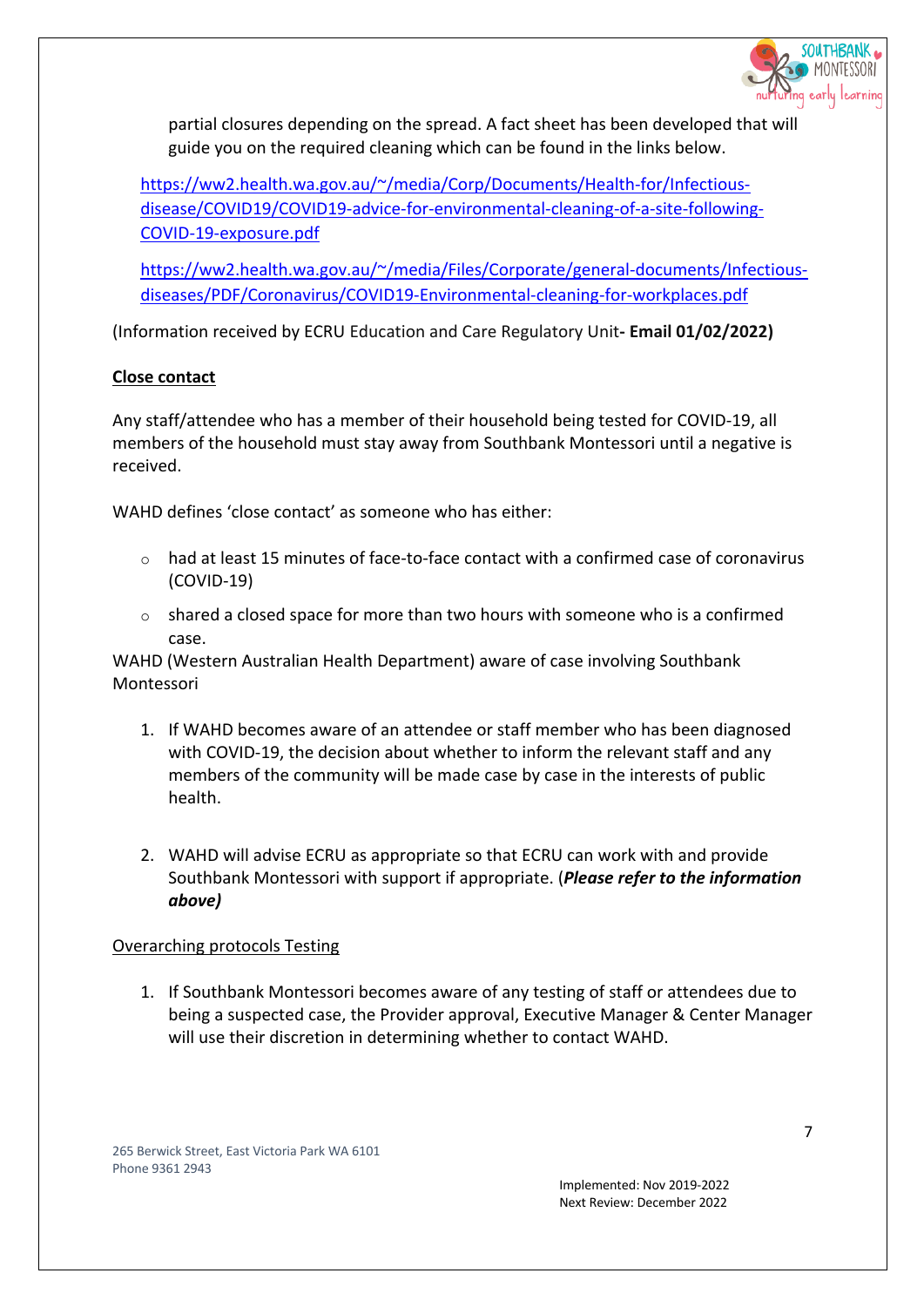

2. Unless advised by WAHD, Southbank Montessori should not advise their community of any testing being undertaken or reports of suspected cases. (*Please refer to the information above)*

### Self-Isolation

- 1. WAHD advice is that attendees or staff members should self-isolate from Southbank Montessori if the following applies:
	- o The person is a confirmed case of novel coronavirus
	- $\circ$  The person is a close contact with a confirmed case of novel coronavirus in the past 14 days. Please refer to the latest Western Australian self-isolation guidelines WA Health, Government of Western Australia
- 2. This advice will take the form of a directive to Southbank Montessori from the Chief Health Officer (CHO).

3. The attendee or staff member with upper respiratory symptoms must remain isolated until they receive a negative result from their COVID19 test. Southbank Montessori Closure

- 1. Where an attendee or staff member is confirmed with COVID-19, WAHD may advise that Southbank Montessori be closed to enable contact tracing to occur.
- 2. Southbank Montessori will determine the length of the closure.
- 3. This advice will take the form of a directive to Southbank Montessori from WAHD.
- 4. The Approval provider, Executive Manager & the center Managers will inform attendees, parents and close community through their usual communication channels, including our website.
- 5. Southbank Montessori will make every effort to provide continuity of care.
- 6. During the closure, WAHD will conduct contact tracing to identify the closure period.
- 7. WAHD will work with Southbank Montessori regarding the timing of re-opening.